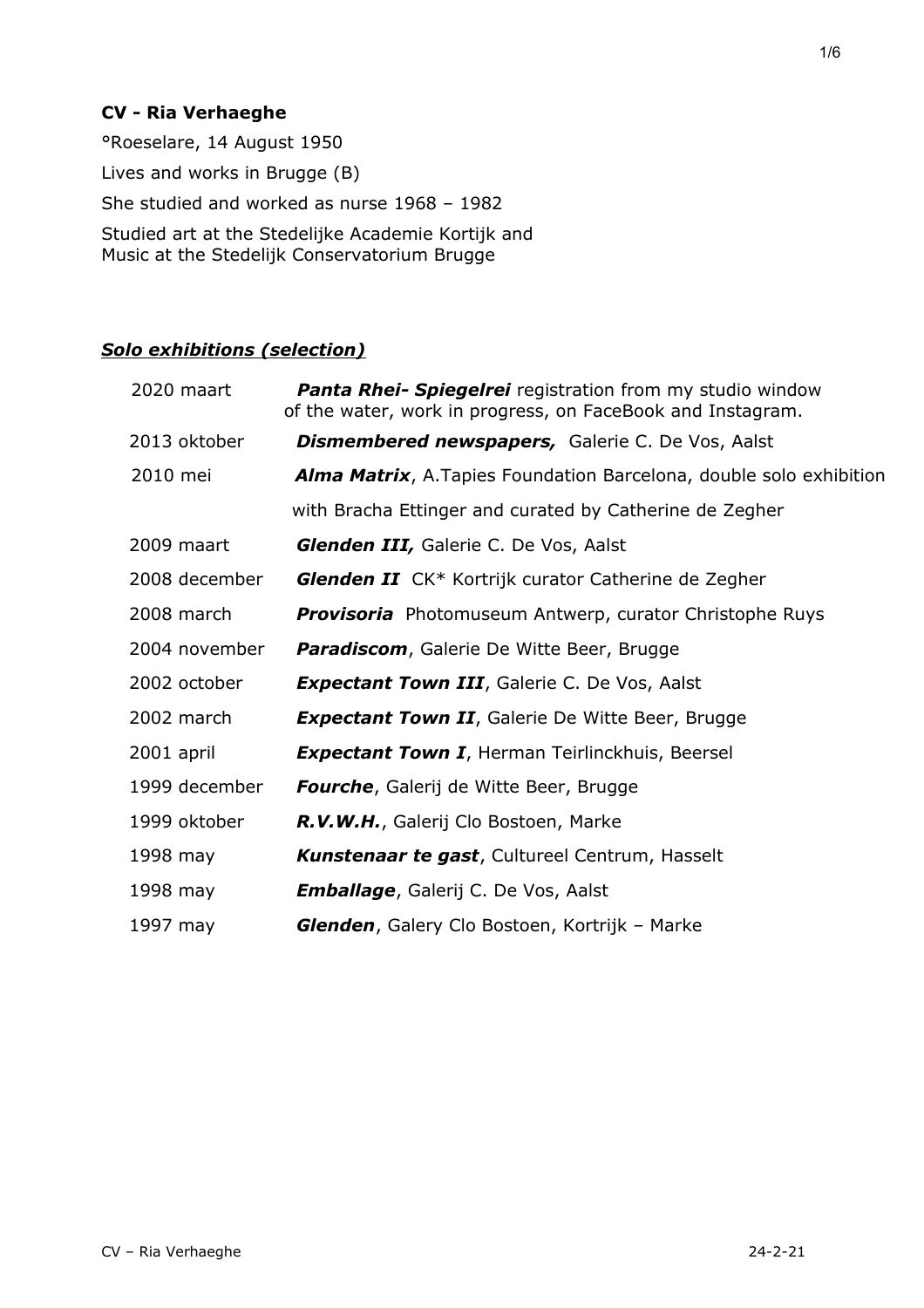# *Group exhibitions (selection)*

1 december 2020 Dr Guislain museum Gent: Installation *Provisoria* in collaboration with Jasper Rigole

25 maart – 27 juni 2020 *Beeldpoezie* ,College De Valk Leuven **Curator:**

Filip Luyckx kunstenaars:Alina Cristea - Marc De Blieck -

Chloë Delanghe - Joëlle Dubois - Lore Stessel - Ria Verhaeghe

 cataloog Tentoonstelling uitgesteld en afgelast wegens Covid. Exhibition postponed and canceled due to Covid.

29 juni – 1 september 2019 Watou, kunstenfestival, curator Jan Moeyaert

 Installatie: *provisoria* in samenwerking met Jasper Rigole (cataloog)

6 april tot 31 augustus 2019 Damme, stichting Ijsberg: Nie Wiem, tentoonstelling rond **W. Szymborska,** curator: Jan Moeyaert en Johan Debruyne. Poezie en Collagekunst met werk van Sammy Slabbinck, Luc Fierens, Ria Verhaeghe en Stefaan De Croock

2019 2 februari – 25 april: State Archive Bruges/ stadsarchief Brugge :

 **Elective Affinities 5** samenstelling Boek Elective affinities van Jasper Rigole.

| 2018 Nov.-        | <b>Transformation</b> @ 44 gallery Genthof Brugge                                                                                                                        |
|-------------------|--------------------------------------------------------------------------------------------------------------------------------------------------------------------------|
|                   | group exhibition Nov. 11 - Dec. 2 ! Fine selections Ria<br>Verhaeghe Stien Bekaert, Maria Kapajeva & Wim MaesCurator<br>Luc Rabaey                                       |
| 2018 September    | <b>Provisoria</b> opening exhibition Humus Republiek Brugge.                                                                                                             |
|                   | Curated by Pierre Muylle                                                                                                                                                 |
| 2018 Maart - juni | 1975 Een keuze uit de kunstwerken van Stefaan De Clerck en<br>Mine De Jaegere Curator Filip Luyckx Bibliotheek van de<br>Faculteit Rechtsgeleerdheid KU Leuven Catalogus |
|                   | 2017 Oktober - oktober 2020 Verticals installation in Museum van Schone Kunsten<br>Gent Curator Catherine de Zegher<br>www.mskgent.be/nl/tentoonstellingen               |
| 2017 April - Juni | <b>dreamcatching</b> Residentie in VTI Waregem, in collaboration<br>Be-part Waregem curated by Patrick Ronse, canon cultuurcel en<br>kunstenpunt                         |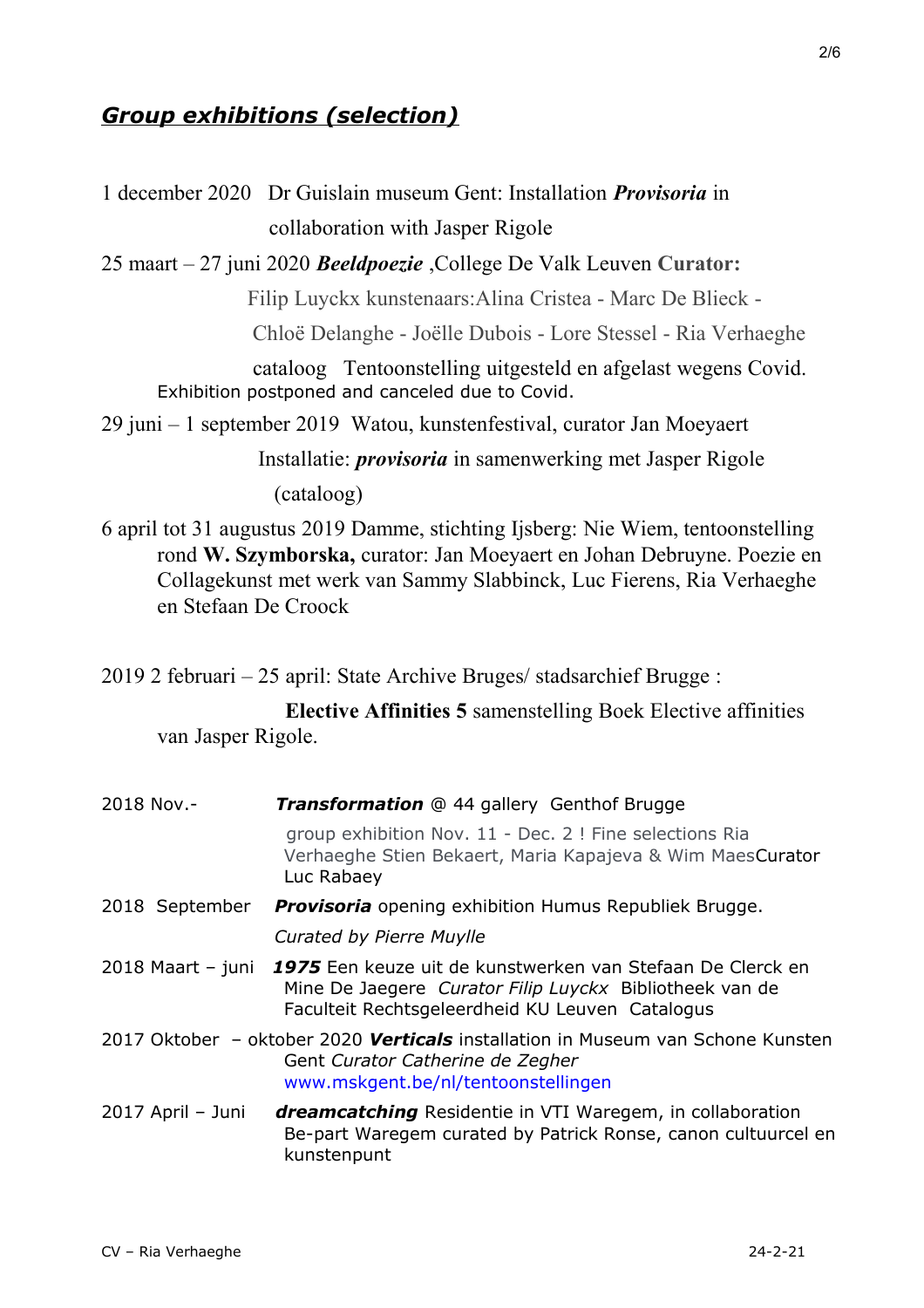| 2016 April        | In love with beauty Transfo Zwevegem curated by Claus<br>Verscheure                                                                                                           |
|-------------------|-------------------------------------------------------------------------------------------------------------------------------------------------------------------------------|
| 2015 - 2016       | <b>Penelopefries</b> in Penitentary Complex Brugge with some woman<br>residents.                                                                                              |
| 2014 January      | <b>Kunstenaar in de kijker,</b> Kunst in Huis, Gent                                                                                                                           |
| $2013$ Sep - Oct  | 'More light' 5 <sup>th</sup> Biennale of Moscow curated by Catherine<br>de<br>Zegher, installation: 'Work for Vertical'                                                       |
| $2012$ Jun - Sept | 'All our relations' 18 <sup>th</sup> Biennale of Sydney, curated by Catherine<br>de Zegher and Gerald Mac Master, installation on Cockatoo Is-<br>land, 'Living with cuddles' |
| 2009 January      | <b>IFCT</b> LA (US) videoscreening: Berceuse                                                                                                                                  |
| 2008 november     | 'Ware liefde' De markten, Brussel, org. Kunst in Huis                                                                                                                         |
| 2008 may          | <b>Pietà</b> , Television reportage, Nederland 2 - IKON                                                                                                                       |
| 2007 september    | <b>Coloratura, CC De werft Geel, curator Catharina De Vos</b>                                                                                                                 |
| 2005 november     | Verfraaiing - 12 werken uit de provinciale kunstcollectie en 12<br>creaties, Brugge                                                                                           |
| 2005 april        | <b>Velden, CC Ieper (video Berceuse)</b>                                                                                                                                      |
| 2005 march        | <b>Poisonous</b> , De Markten, Brussel, curator Catharina De Vos<br>(video l'eau 's écrit)                                                                                    |
| 2004 december     | <b>Sproken</b> - guest of Josse De PauwBrugge, with: Leonard Nolens                                                                                                           |
|                   | Ben Benouïsa and Rik Vermeersch                                                                                                                                               |
| 2004 october      | <b>Provisoria</b> , museum Vanderkekelen te Leuven, org. Kunst in<br>Huis                                                                                                     |
| 2004 april        | <b>Eclips</b> - Willebroek, Puurs en Bornem, curator Stef Van Bellingen<br>(dia-installatie move)                                                                             |
|                   | 2003 september <b>Grand Tour</b> , MSK Gent (video l'eau 's écrit)                                                                                                            |
| 2003 june         | <b>Pink Perfection</b> , CC Belgica Dendermonde, curator Edith Doove<br>(video l'eau 's écrit)                                                                                |
| 2003 april        | <b>Tapijtreiniging met dieptewerking, Oud - Hospitaal Aalst,</b>                                                                                                              |
|                   | Galerie C. De Vos & Luk Lambrecht (video l'eau 's écrit)                                                                                                                      |
| 2003 january      | <b>Rencontres internationale Paris/Berlin, Parijs (video Golem)</b>                                                                                                           |
| 2002 november     | <b>Eva, Venus, Madonna</b> - Maasmechelen, curator Joannes<br>Késenne (video Golem)                                                                                           |
| 2002 april        | <b>Souvenir, souvenirs</b> i.s.m. Octopus, De Slang and OCMW<br>Brugge for Brugge 2002. Workshops with the seniors of the<br>OCMW houses of Brugge, during the year 2002.     |
| 2002 july         | <b>Kunstgrepen</b> - Middelkerke (video Golem)                                                                                                                                |
| 2002 may          | <b>Courtisane</b> - kortfilmfestival Gent (video Golem)                                                                                                                       |
| 2001 october      | Spiegel van het verlangen - Zuid-West-Vlaanderen, Kortrijk                                                                                                                    |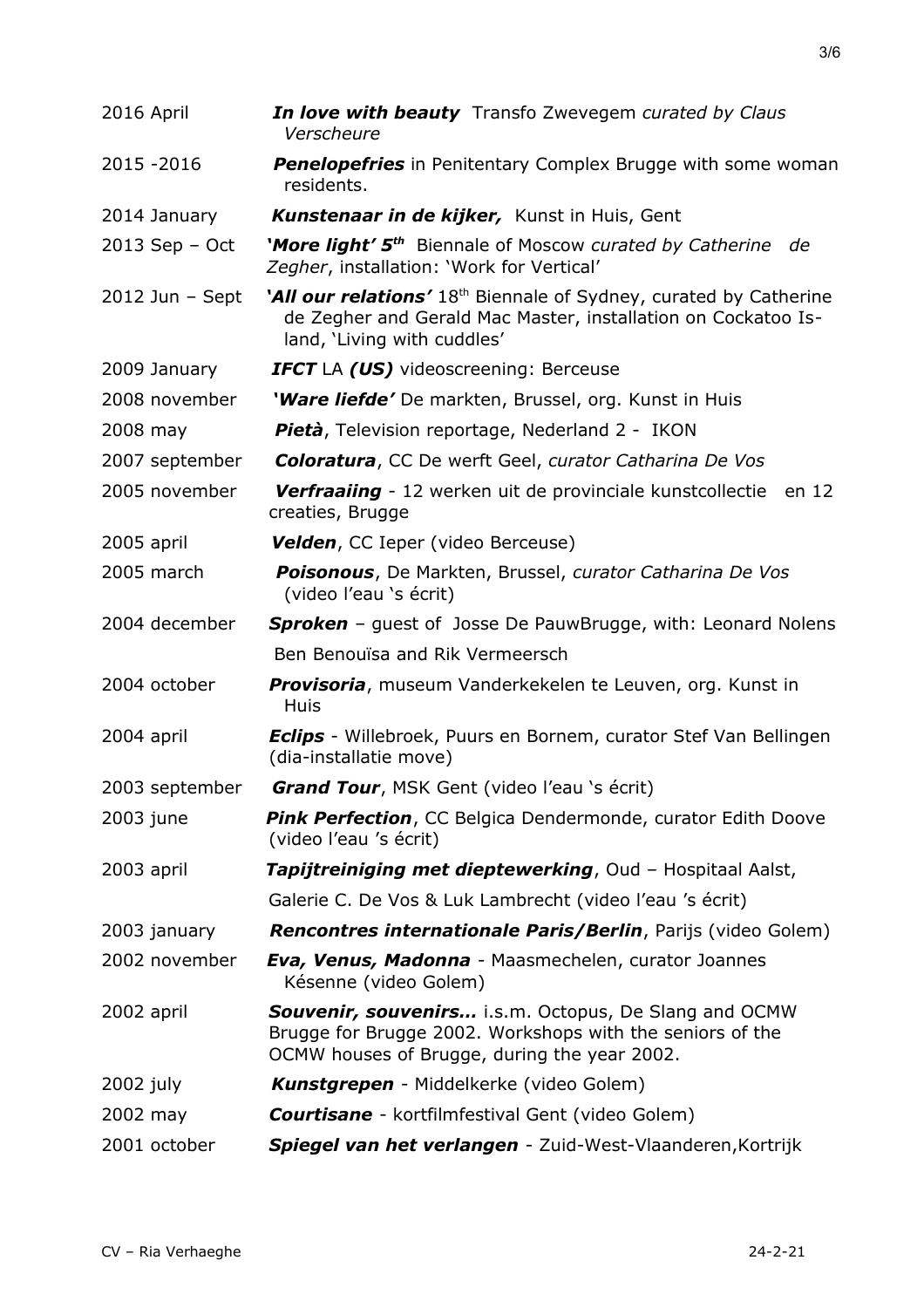| <b>SCREEN</b> after six month workshops with the patients of the psy-<br>chiatry of Sleidinge                                                                                                                                                                                                                 |
|---------------------------------------------------------------------------------------------------------------------------------------------------------------------------------------------------------------------------------------------------------------------------------------------------------------|
| Raamwerk, Oostende                                                                                                                                                                                                                                                                                            |
| Rencontres internationales Paris/Berlin, Paris en Berlijn<br>(video's Trappen en Fourche)                                                                                                                                                                                                                     |
| Touch me - CC De Spil Roeselare, CC Strombeek, CC Sint-<br>Niklaas, Construkties Espeel Rumbeke                                                                                                                                                                                                               |
| <b>Tijd</b> - CC De Warande te Turnhout                                                                                                                                                                                                                                                                       |
| Rapports entre ça et ça II, CAL, Charleroi                                                                                                                                                                                                                                                                    |
| <b>ARGOS</b> , Beursschouwburg Brussel (video's Trappen en Fourche)                                                                                                                                                                                                                                           |
| <b>Overbruggen</b> - Klein-Willebroek and Boom                                                                                                                                                                                                                                                                |
| Inside Outside, Maidstone Library, Maidston, GB                                                                                                                                                                                                                                                               |
| <b>De ongezochte vondst</b> , project with children Odapark, Venray,<br><b>NL</b>                                                                                                                                                                                                                             |
| Royal baby's, project with students of the Middenschool Brugge<br>with students of the school for blinds Spermalie, Brugge                                                                                                                                                                                    |
| <b>Maskers, Galerij De Witte Beer, Sint-Andries</b>                                                                                                                                                                                                                                                           |
| <b>Zijsporen.</b> Art on trains - moving exhibtion Brussel-Zuid,<br>Schaar-beek, Genk, Mechelen, Gent Sint-Pieters, Sint-Niklaas,<br>Aalst, Antwerpen-Centraal, Kortrijk, Lille Flanders, Brugge,<br>Oostende, Leuven, Hasselt, Luik Guillemins, Maastricht,<br>organisation Gynaika, curator Michel Dewilde. |
|                                                                                                                                                                                                                                                                                                               |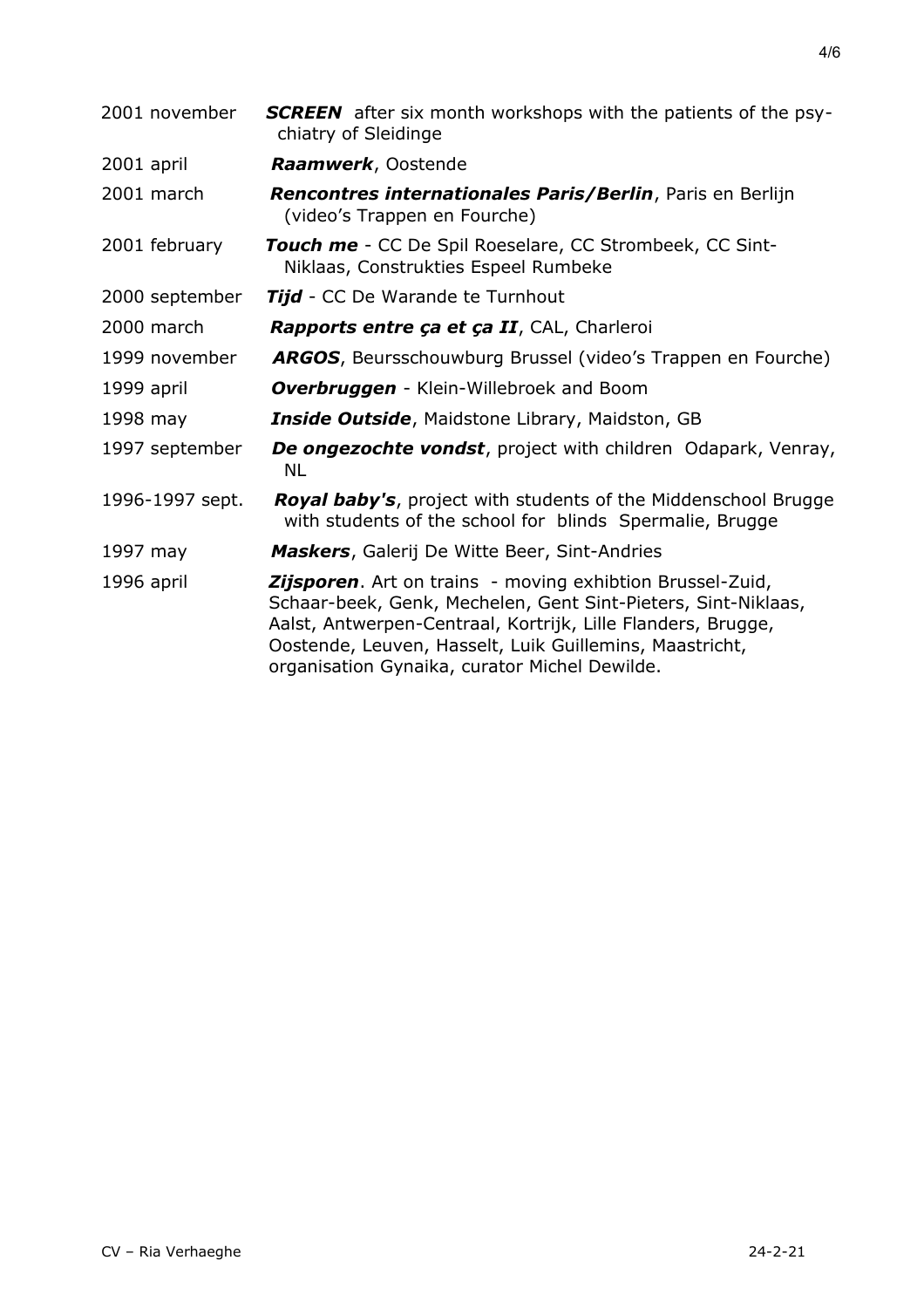## **Publications (selection):**

**Beeldpoezie** Filip Luyckx Maart 2020

**Van Bosch tot Tuymans** Museum Schone kunsten Gent article Knack - Artrose 24 November 2017 Jan Braet

**1975** Een keuze uit de kunstwerken van Stefaan De Clerck en Mine De Jaegere *Curator Filip Luyckx* Bibliotheek van de Faculteit Rechtsgeleerdheid KU Leuven

Teksten Stefaan De Clerck en Filip Luyckx

#### **Women's work is never done** Catherine de Zegher

In this impressive anthology, internationally acclaimed curator and director Catherine de Zegher (° 1955, Groningen) compiles 27 influential essays on women artists from the numerous books she has written and edited throughout her career. Like many of de Zegher's previous projects and books, Women's work is never done promotes the feminine principle, showcasing the work of female artists from across the world. Though her approach to art often has a global reach, de Zegher directs her attention deeper, to the intimate and the relational, to the specific work and the distinctive project of each artist.

ARTISTS: Everlyn Nicodemus, Cecilia Vicuña, Mona Hatoum, Ann Veronica Janssens, Martha Rosler, Nancy Spero, Ellen Gallagher, Anna Maria Maiolino, Avis Newman, Anna Atkins, Hilma af Klint, Emma Kunz, Agnes Martin, Gego, Eva Hesse, Joelle Tuerlinckx, Julie Mehretu, Cristina Iglesias, Ranjani Shettar, Bracha L. Ettinger, Ria Verhaeghe, Monika Grzymala, Anne Teresa de Keersmaeker, Judith Wright, Eva Kot'átková, Pierrette Bloch, Simryn Gill

<http://www.merpaperkunsthalle.org/projects/view/1081>

**'More light for a different space and time'** catalogue for the 5<sup>th</sup>

Moscow Biennale of contempory art . September 2013 Catherine de Zegher

**'All our relations'** Catherine de Zegher and Gerald Mac Master catalogue for the 18th Biennale of Sydney, June 2012

**Alma Matrix** Assumpta Bassas Vila. Bracha L.Ettinger i Ria Verhaeghe a cura de Catherine de Zegher DUODA Estudios de la Diferencia Sexual Université de Barcelona 40/2011

**Bracha Ettinger and Ria Verhaeghe** Juan Vicente AliagaArtforum Sept 2010 (Revieuw)l*ink*

**el Poder de la paleonomia** Joana Maso: La Vanguardia June 2010